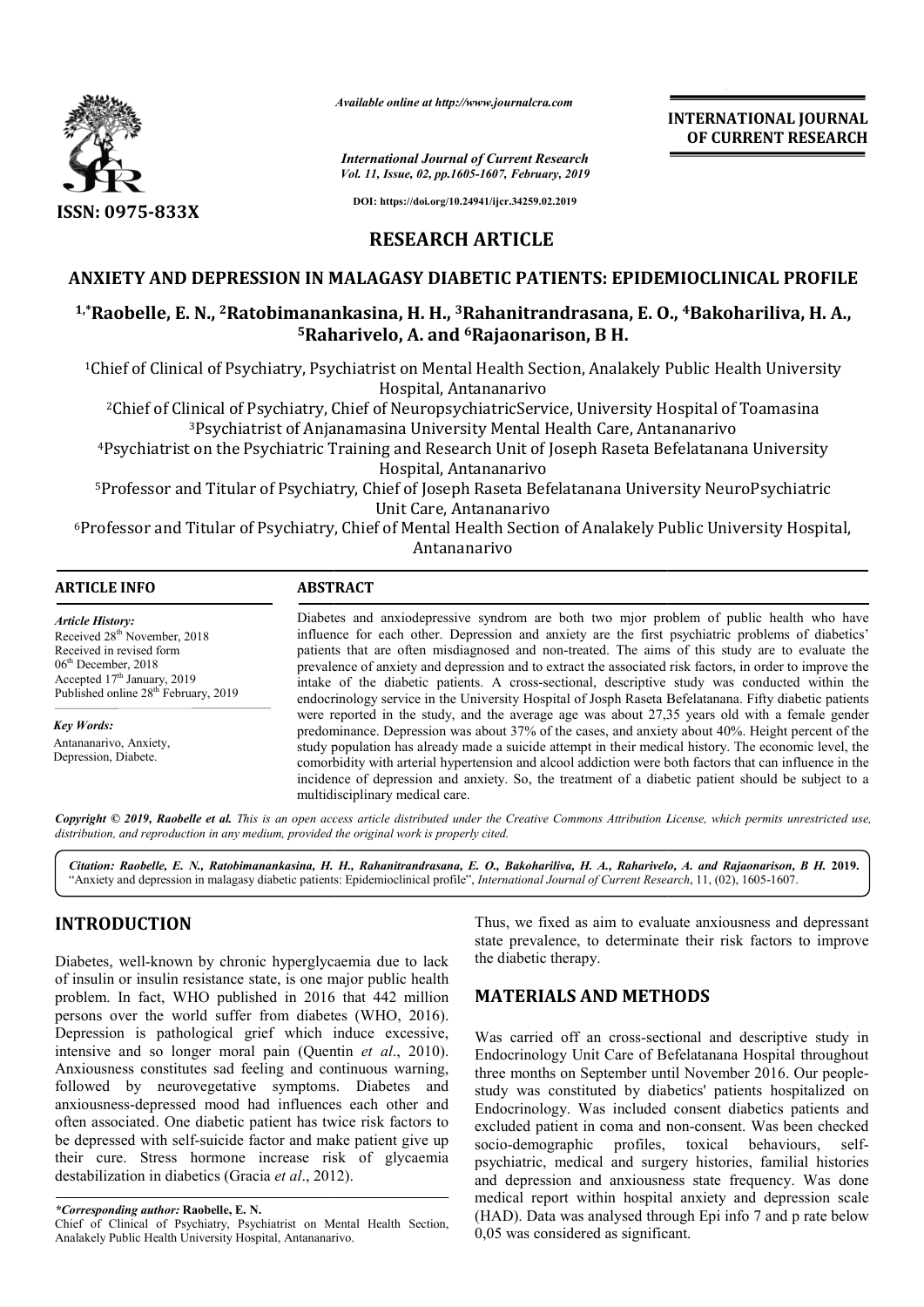### **RESULTS**

Were found 50 diabetics patients included, among which, 23 are men (46%) and 27 women (54%). Sex ratio was 0,85. Patient between 50 to 59 years-old were the most predominant in 46% (Figure 1). Depression touched n=19 patients (37%) with  $p=0$ , 89 (Figure 2). The anxiety touched almost feminine genders in  $62$ ,  $96\%$  with significant association  $p=0.0055$ (figure 3). Depression and anxiety concerned primary sector works with 47% and 65% each other respectively. Thirty seven percent of patients are alcohol-addicted with non-significant association with anxiousness-depression mood p=0,05. 25% of patients smokes with significant association with depression mood p<0,05 (figure 4). Eight percent of our patients had attempted suicide. Anxiousness state was found on 22% on diabetics' ascendant genealogy and the mood depressant one on 16% of cases. For those who haven't any diabetic family history (n=13), depression was found on 16% and anxiety on 10%. Diabetes type 2 were the almost observed on 92% of cases against 8% for the type one. Anxiety concerned 8% of type 1 diabetics. Both anxiety and depression states were found with same frequency  $(32\%)$  on type 2 diabetes ( $p= 0.01$ ) (Table 1).

**Table 1. Relation between anxio-depressant troubles and diabetic type and its treatment**

| Diabetes type    | Occurrences | Depression mood | Anxiety           |
|------------------|-------------|-----------------|-------------------|
| Type 1           | 4(8%)       | 3(6%)           | $4(8\%) p = 0.01$ |
| Type 2           | 46 (92%)    | 16(32%)         | 16(32%)           |
| Treatment        |             |                 |                   |
| Insuline only    | 11(22%)     | $5(10\%)$       | 6(12%)            |
| ADO              | 13(26%)     | 2(4%)           | 4(8%)             |
| Insuline and ADO | 26 (52%)    | 12(24%)         | $10(20\%)$        |



**Figure 1. Frequency of diabetic patients according to depression mood and their agehood**



**Figure 2. Frequency of diabetic patients according to their anxious state and their age hood**



**Figure 3. Frequency of diabetic patients with depression and anxiety according to their gender**



**Figure 4. Relation between anxio-depressant state and cigarette addiction**

### **DISCUSSION**

Our study found women gender predominance (with sex ratio 0,85) between 50 to 59 years old, on whom, was observed any real significant association (p>0,05) between diabetes statement in one side and anxiousness-depression mood in the other side. Depression was diagnosed on 37% of diabetics' patients and anxiety on 40% of them. Our study differs from those on Guinea, which found 12% cases of depressant mood and 33,5% cases of anxiety on diabetic patients (Camara *et al*., 2011). It may be explained by our slow sampling level. Otherwise, diabetes and depression were ahighly-associated illness (Gracia *et al*., 2012). Other research in Canada (Barnard *et al*., 2006; Grigsby *et al*., 2004) published 40% cases of anxious troubles on those concerned patients. Prevalence level relies upon on every country then. Women predominance were found within our research: 55% cases of depressives and 63% cases of anxious. Another study in our Island, in Mahajanga, found the same result (Andriantseheno, 2009). In fact, female gender is one major risk of depression on diabetics, which confirms again our results (Katon *et al*., 2009). Almost diabetics suffering from anxio-depressive disorders in our research were in the age group of 50 to 59 years; Which is in line with literature's data, where comorbidity between anxiodepressive disorders and diabetes increases with age from 21 to 69 years old and decreases gradually until the age of 76 years and over (Andriantseheno, 2009). Then, majority of diabetics found by our study were in the primary sector (56%), and depression affects 47% of them and anxiety 65%. This would be explained by the daily stress, the limited access of care, the low socio-economic level. However, no significant correlation  $(p>0, 05)$  was found. 70% of our patients were